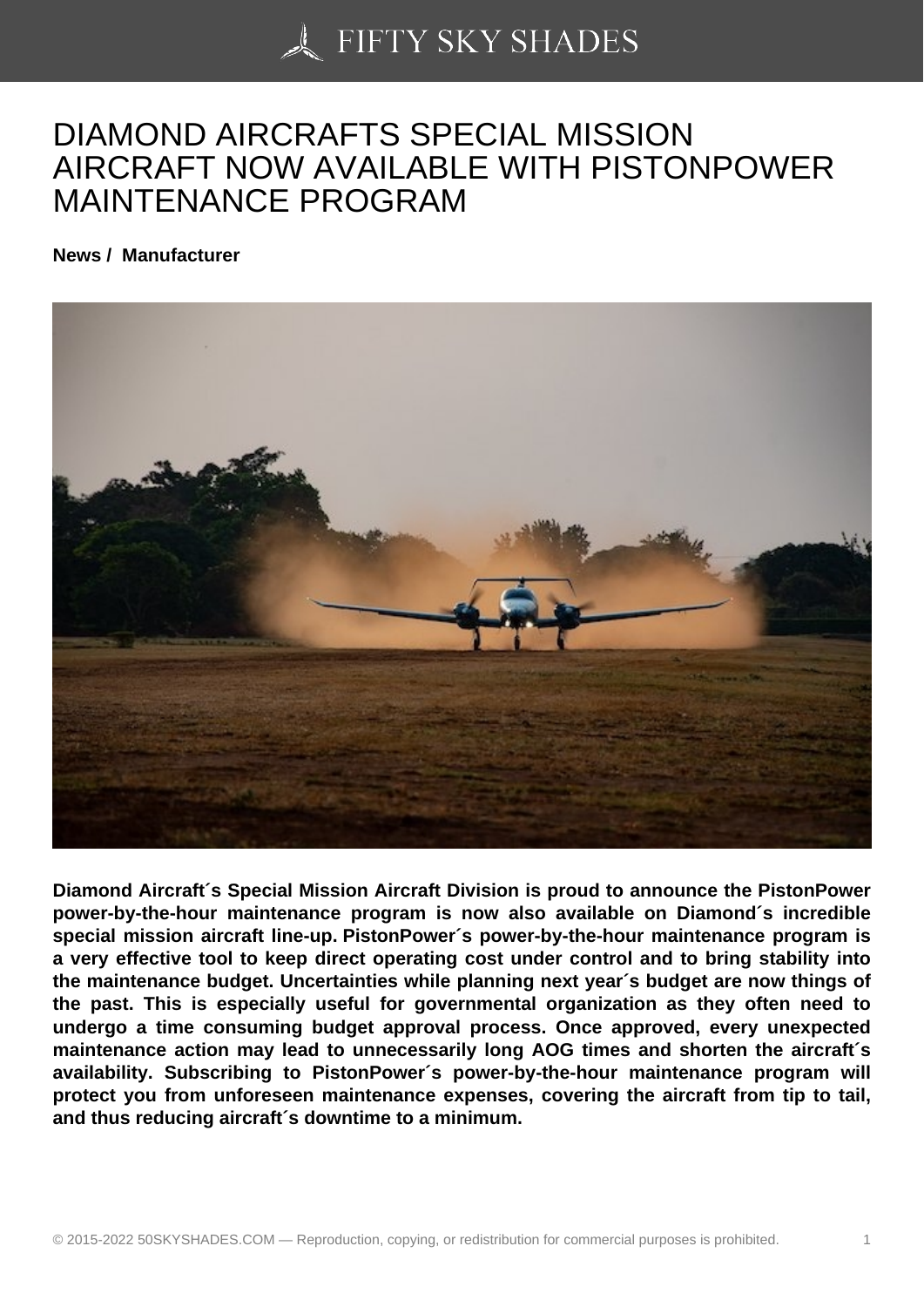

**"Working together with PistonPower™ forms the next big milestone in our Special Mission Aircraft success story", says David Datzreiter, Sales Manager Special Mission Aircraft at Diamond Aircraft Industries GmbH. "The power-by-the-hour maintenance program, now also available on our MPP variants, helps our clients to define a precise maintenance budget without any future surprises. It is even possible to have unscheduled maintenance events covered, ensuring the client lowest AOG times and a maximum of aircraft availability. This is especially of value for our African governmental clients, as there is no need to raise additional funds to keep their aircraft mission-ready, which can be a very time consuming process."**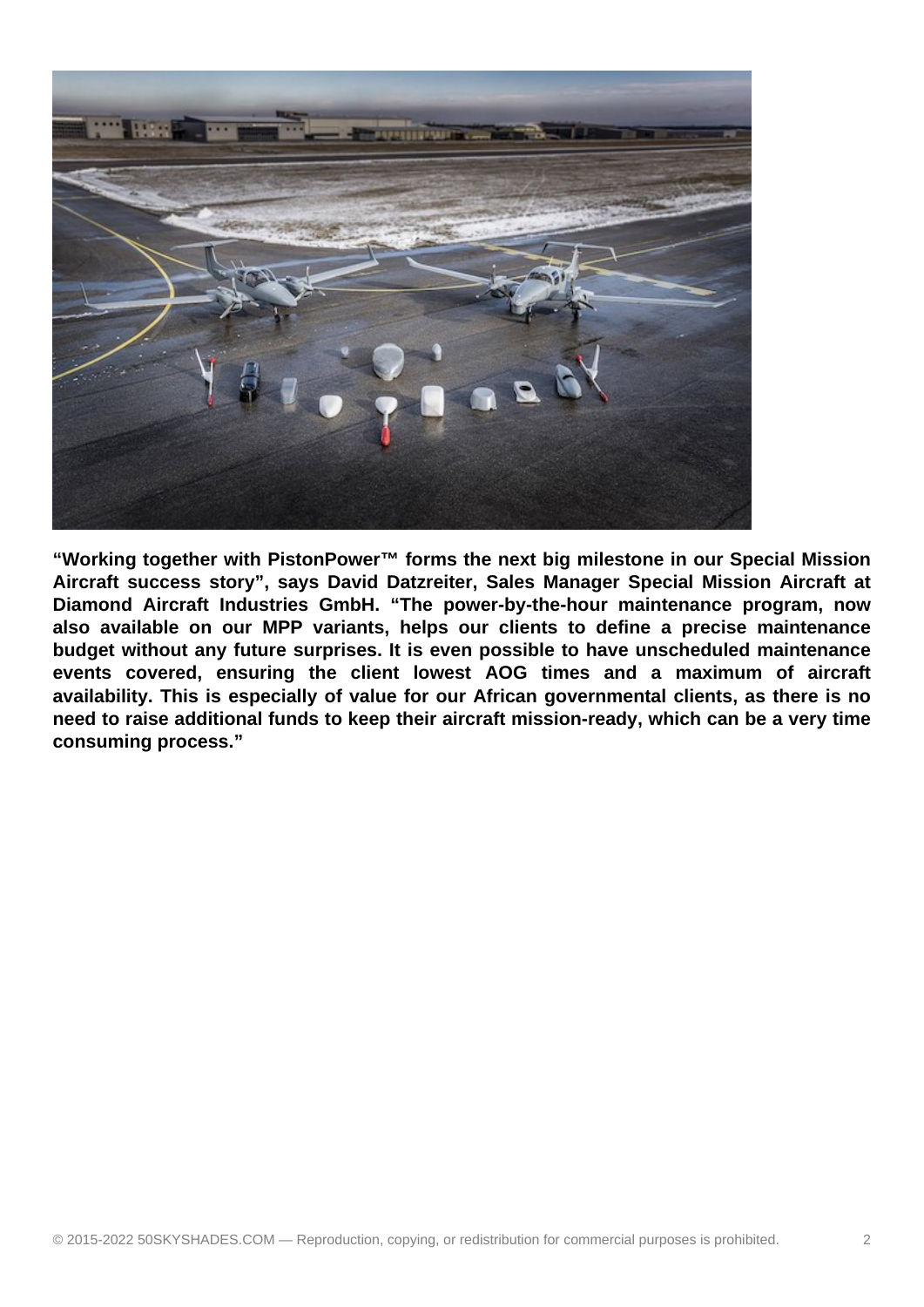

Markus Fischer, Director, Special Mission Aircraft, "Beside the importance of the actual running maintenance cost of a surveillance aircraft, the same level of significance should be paid to the cost coverage of the scheduled and unscheduled maintenance budget. The opportunity to control the cost and have a projectable budget is a big advantage to each operation, no matter to the organization type. A two to three years secure and stable budget is the key to a successful, efficient and profitable operation. This insurance program should be top priority to all aircraft operators."

PistonPower™ VP of Business Development, Remi Szymanski stated, "Our revolutionary piston maintenance program will provide Austro Powered Diamond MPP (Special Mission) aircraft a tremendous advantage in cost per hour of operation". Remi continued, "Having the ability to budget your maintenance costs with confidence out to five years provides a tremendous advantage to MPP operators of new or already in service aircraft as all municipalities and government agencies need to comply with annual budget constraints and PistonPower will make this possible." PistonPower was created by the same group who formed the highly successful JSSI program for turbine based aircraft and now provides a unique service which eliminates maintenance cost surprises. All scheduled and unscheduled maintenance is covered by a simple hourly fee and at TBO (or before if necessary) there are no additional costs to the customer. PistonPower provides flexible priced options for firewall forward or tip to tail coverage, tailored to your specific needs.